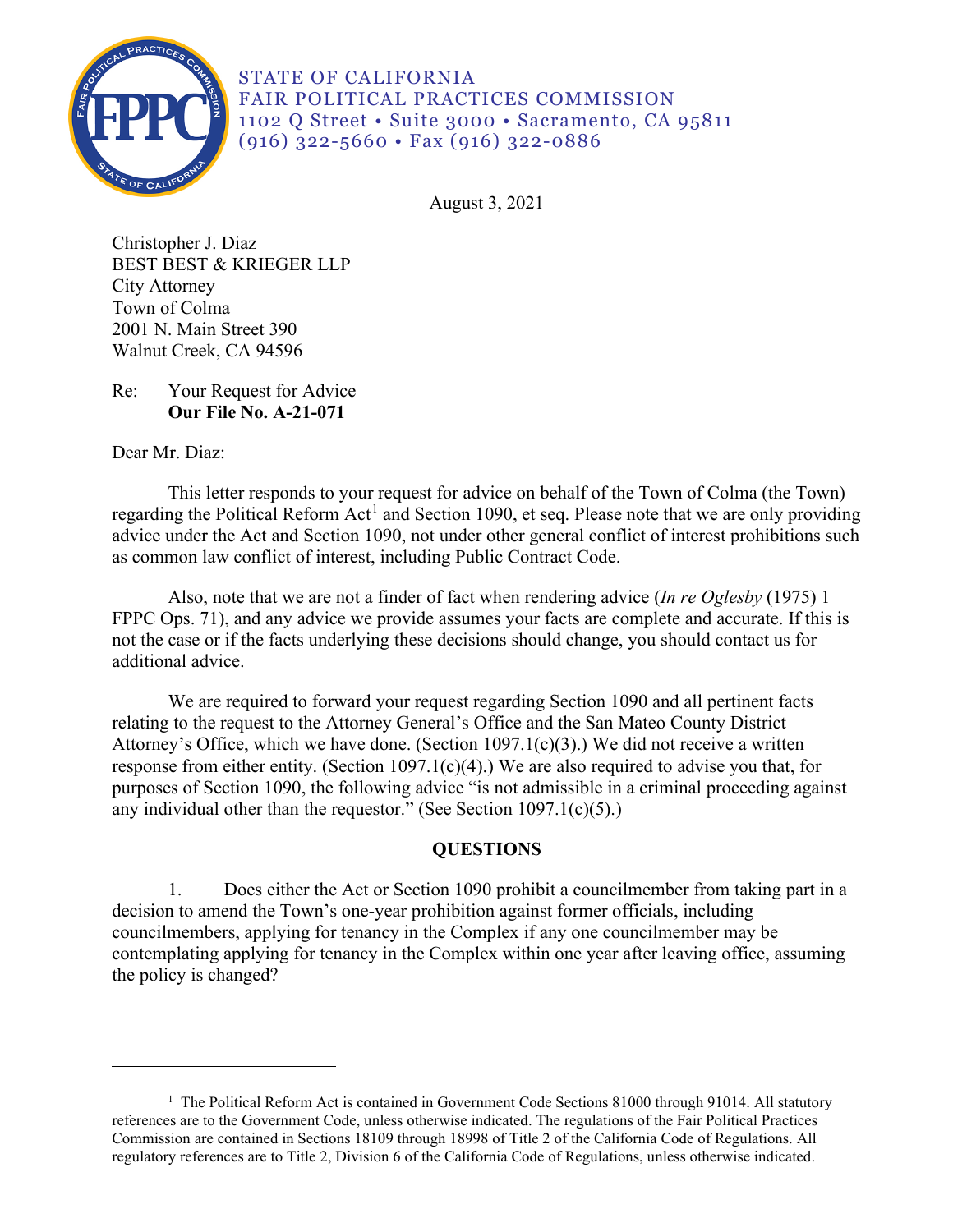2. Does either the Act or Section 1090 prohibit a councilmember from participating in decisions regarding the annual rent adjustment for the Complex where adult in-law relatives of two councilmembers are tenants at the Complex?<sup>[2](#page-1-0)</sup>

### **CONCLUSIONS**

 a conflict of interest under the Act because it is not reasonably foreseeable the decision will have a 1. No. Councilmembers who may be contemplating an application for tenancy in the Complex within one year after leaving office do not have a financial interest that would give rise to material effect on the officials. Likewise, this does not constitute a conflict of interest under Section 1090 because the noninterest exception under Section 1091.5(a)(3), for "public services generally provided," applies to allow the councilmembers to take part in a decision to amend the Town's oneyear prohibition for former officials applying for tenancy in the Complex.

 2. No. Neither the Act nor Section 1090 prohibit a councilmember from taking part in decisions concerning the Complex's annual rent adjustment where the in-law relatives are nondependent adult tenants at the Complex, receive no financial support from the councilmembers, receive no financial contributions from the councilmembers for residing at the Complex, and have no financial ties with the councilmembers.

### **FACTS AS PRESENTED BY REQUESTER**

Your law firm serves as City Attorney to the Town and you seek advice on behalf of the Colma City Council. The Town is a general law city located in San Mateo County that owns a senior housing complex, known as Creekside Villas (the Complex).

 You request follow-up advice in connection with the advice provided in the *Diaz* Advice Letter No. A-20-080, which concluded the following:

- 1. There are no provisions under the Act that would prohibit a member of the Colma City Council from becoming a tenant in the Complex within one year after leaving office.
- 2. Assuming former members of the City Council have a prohibitory financial interest under Section 1090 in a lease for the Complex, Section 1091.5(a)(3) would apply to allow them to become tenants in the Complex.

 former officials applying for tenancy in the Complex within one year after leaving office. The City Council is now considering amending the Town's one-year prohibition against

<span id="page-1-0"></span><sup>&</sup>lt;sup>2</sup> You submitted a third question that stated: "Are there any other areas of law, including common law conflicts of interest, that would prohibit a councilmember from participating in decisions regarding the Town's one-year prohibition and the annual rent adjustment for the Complex?" However, the Commission has the authority to provide advice only under the Act and Section 1090. Thus, we provide no opinion regarding the application of any other bodies of law.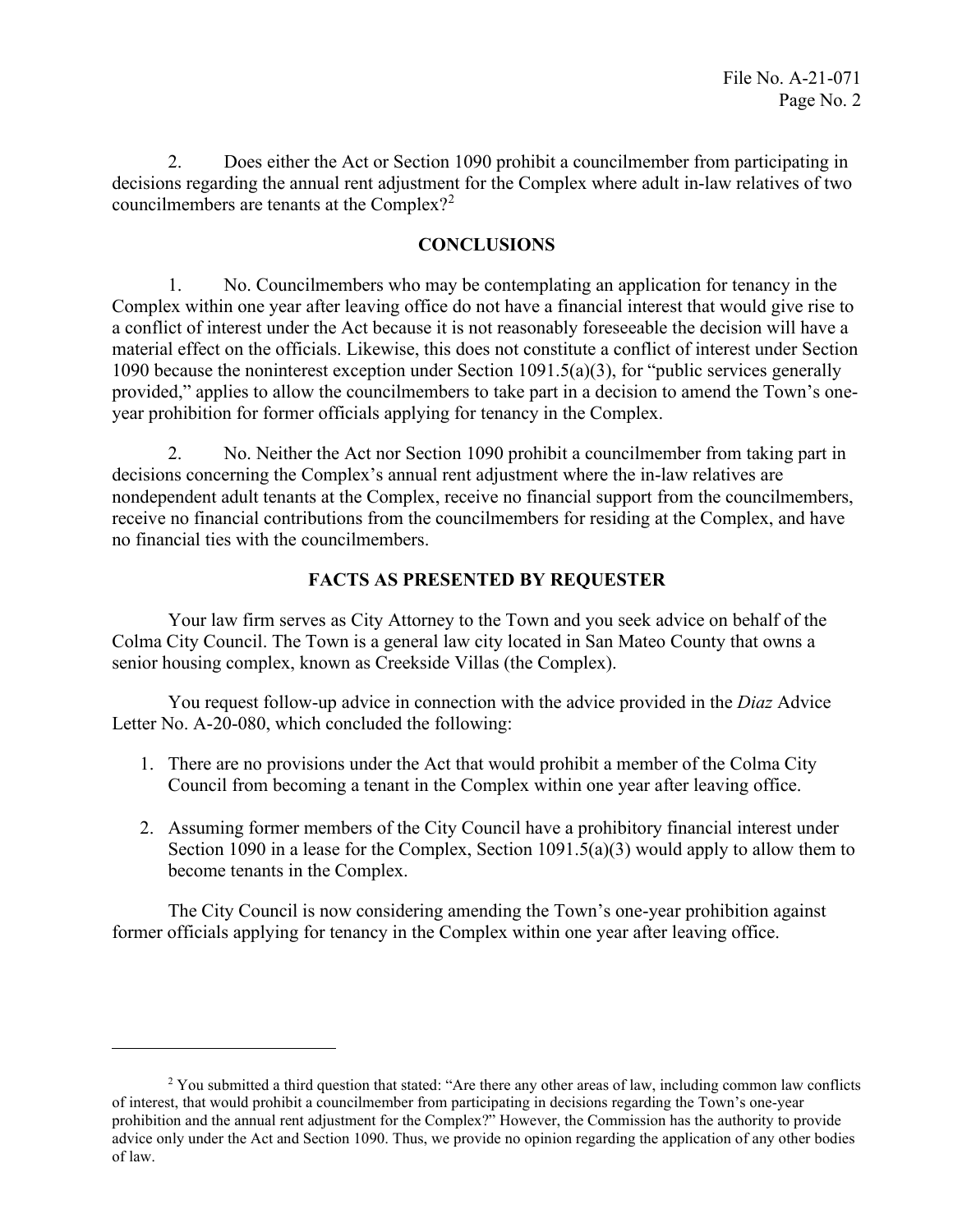Complex]." (Colma Administrative Code (CAC), § 2.02.010.) In 2005, the Colma City Council adopted certain rental policies "to enhance the quality of life for senior residents and give a limited preference to Colma residents for residency at [the

financially able to pay the rent.  $(CAC, \S 2.02.030(a))$  There are also procedures for determining The policies include eligibility rules and restrictions governing Colma's ability to rent, lease, or permit occupancy of a unit at the Complex. A person applying for tenancy in the Complex must be 62 years or older at the commencement of the tenancy, must not have a recurring need for supportive care and must not require the availability of continuous skilled nursing care, and must be priority for residents based on prior residency and when a rental application is completed. (CAC, § 2.02.050.)

The policies further provide that the following individuals, by virtue of their position or relationship, are ineligible to become a tenant in the Complex:

• All former employees and officials of the Town who, by virtue of their position or relationship, for one year prior to the date of application for tenancy, had policy-making authority or influence over the implementation of the housing program. (CAC, §  $2.02.040(a)(ii)$ .)

There is also a Town policy requiring that any vacancy must be kept for interested residents of the Town of Colma for 60 days after becoming available. If multiple Town residents express interest within the 60-day period, the names of each interested resident are drawn by lottery at the 60th day and applications are accepted in the order of the lottery draw. There is no pre-qualification of applicants prior to the lottery. If the first applicant does not qualify, then the next name drawn in the lottery submits their application and this continues until a qualified applicant has been selected. If no Town residents express interest, then individuals residing outside the Town may be considered.

 In addition, the Town's policies require an annual rent adjustment for inflation using a formula based on changes in the consumer price index. (CAC, § 2.02.060.) From time to time, the City Council makes decisions regarding the annual rent adjustment for the Complex, which includes suspending or increasing rent.

The City Council is now considering increasing the annual rent for the Complex. Two councilmembers have adult in-law relatives living at the Complex. These councilmembers do not provide any financial support to their respective in-law relatives and there are no financial ties between them.

### **ANALYSIS**

### **A. The Act.**

Section 87100 prohibits any public official from making, participating in making, or otherwise using his or her official position to influence a governmental decision in which the official has a financial interest. A public official has a "financial interest" in a governmental decision, within the meaning of the Act, if it is reasonably foreseeable that the decision will have a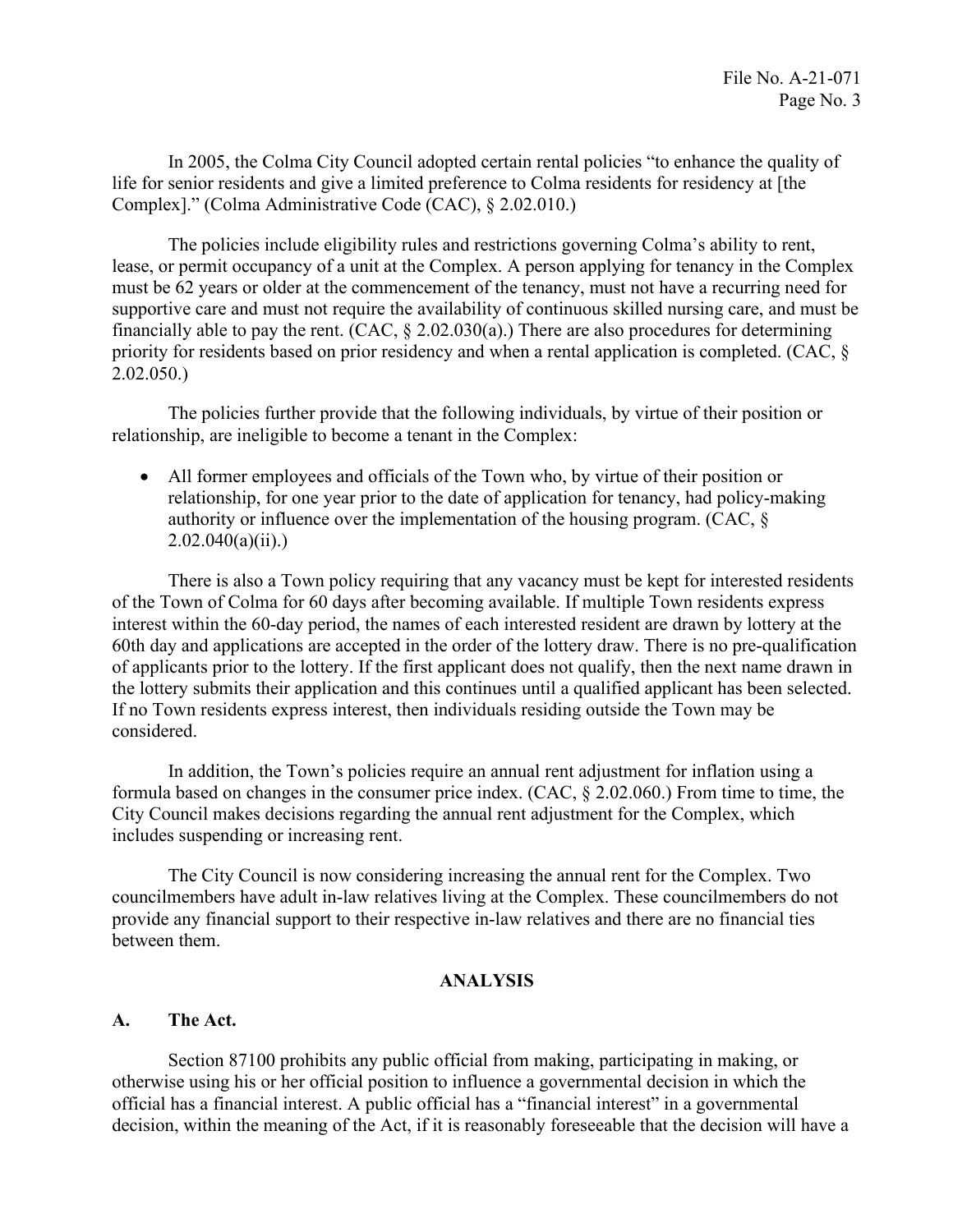material financial effect, distinguishable from its effect on the public generally, on one or more of the public official's interests. (Section 87103; Regulation 18700(a).)

Section 87103 of the Act lists several types of financial interests that can give rise to a conflict of interest, including:

- An economic interest in a business entity in which he or she has a direct or indirect investment of \$2,000 or more (Section 87103(a); Regulation 18702.1); or in which he or she is a director, officer, partner, trustee, employee, or holds any position of management. (Section 87103(d).)
- An economic interest in real property in which he or she has a direct or indirect interest of \$2,000 or more. (Section 87103(b); Regulation 18702.2.)
- An economic interest in any source of income, including promised income, aggregating \$500 or more within 12 months prior to the decision. (Section 87103(c); Regulation 18702.3.)
- An economic interest in any source of gifts to him or her if the gifts aggregate to \$500 or more within 12 months prior to the decision. (Section 87103(e); Regulation 18702.4.)
- family. (Section 87103; Regulation 18702.5.) • An economic interest in his or her personal finances, including those of his or her immediate

## **1. One-year ban.**

any 12-month period due to the decision. (Regulation  $18702.5(a)$ .) Under Regulation 18702.5, a governmental decision's reasonably foreseeable financial effect on a public official's financial interest in his or her personal finances or those of immediate family, also referred to as a "personal financial effect," is material if the decision may result in the official, or the official's immediate family member, receiving a financial benefit or loss of \$500 or more in

contemplating applying for a residence within a year of leaving office  $3$ In this case, a decision regarding elimination of the one-year ban potentially implicates a financial interest in the official's personal finances. However, based on the facts provided it does not appear that the effect on an official's personal finances is reasonably foreseeable. As mentioned in the *Diaz* Advice Letter No. A-20-080, that leasing of a residence in the Complex is available to all Town residents 62 years of age or older, the property manager had virtually no discretion to pick and choose among applicants and the lease terms for a former councilmember would be provided on substantially the same terms as for any other constituent. (*Ibid.*) So long as these qualification requirements are not altered, it is not reasonably foreseeable that the elimination of the one-year ban will have a material effect on an official's personal finances merely because the official is

## **2. Annual rent adjustment.**

 You ask whether the two councilmembers whose adult in-law relatives are tenants at the Complex have a conflict of interest under the Act with respect to decisions concerning the

<span id="page-3-0"></span><sup>&</sup>lt;sup>3</sup> We note that this conclusion is limited to a decision regarding the elimination of the one year-ban. To the extent a decision involves the elimination or modification of the qualification requirements, including the current lottery policy, the Town should seek additional assistance describing the nature of the decision.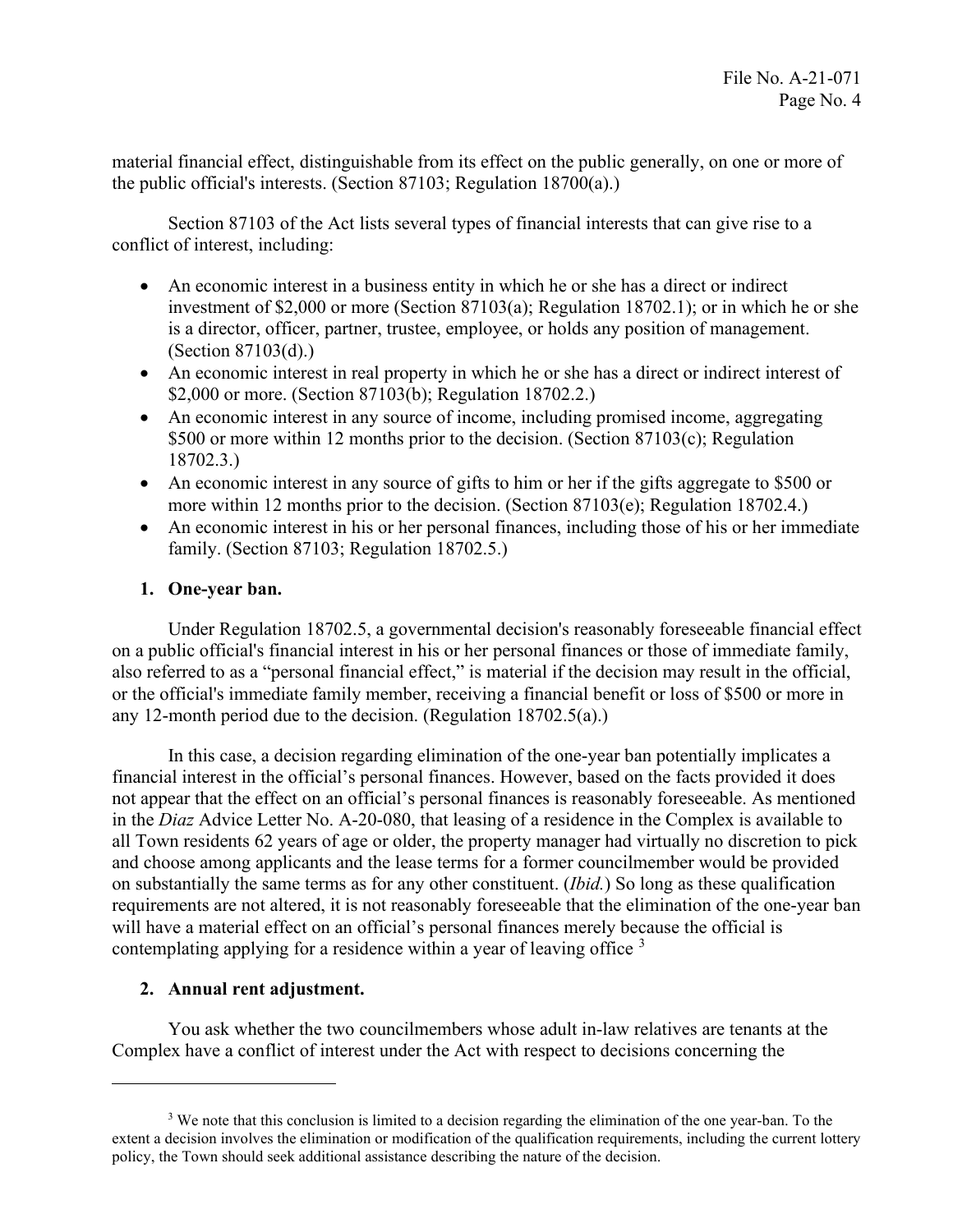Complex's annual rent adjustment. There are no facts to suggest the relatives are sources of income relatives receives any financial support from their respective in-law councilmember, nor is there Advice Letter, No. A-05-025; Tessitor Advice Letter, No. A-03-167.) to the councilmembers. In addition, there are no facts to indicate that the relatives are in any manner dependent on the councilmembers for support. The facts provided state that neither of the in-law any financial tie between them; neither councilmember contributes any money to or pays for the inlaw relative's expenses for residing at the Complex. As defined by the Act, a public official's interests do not extend to the real property interests of an official's in-laws. (See, e.g., *Podesta* 

Accordingly, the Act's conflict of interest provisions do not prohibit any councilmember from taking part in the decision to amend the Town's one-year prohibition against former officials applying for tenancy in the Complex under the circumstances provided. In addition, the Act does not prohibit the two councilmembers with adult in-laws that are currently tenants at the Complex from taking part in decisions concerning the Complex's annual rent adjustment.

### **B. Section 1090.**

Section 1090 generally prohibits public officers, while acting in their official capacities, from making contracts in which they are financially interested. Section 1090 is concerned with financial interests, other than remote or minimal interests, that prevent public officials from exercising absolute loyalty and undivided allegiance in furthering the best interests of their agencies. (*Stigall v. Taft* (1962) 58 Cal.2d 565, 569.) Section 1090 is intended "not only to strike at actual impropriety, but also to strike at the appearance of impropriety." (*City of Imperial Beach v. Bailey* (1980) 103 [Cal.App.3d](https://Cal.App.3d) 191, 197.)

Under Section 1090, "the prohibited act is the making of a contract in which the official has a financial interest." (*People v. Honig* (1996) 48 Cal.App.4th 289, 333.) A contract that violates Section 1090 is void. (*Thomson v. Call* (1985) 38 Cal.3d 633, 646.) When an officer with a proscribed financial interest is a member of the governing body of a public entity, the prohibition of Section 1090 also extends to the entire body, and it applies regardless of whether the terms of the contract are fair and equitable to all parties. (*Id*. at pp. 646-649.)

### **1. One-year ban.**

 for tenancy in the Complex within one year after leaving office. As mentioned, the *Diaz* Advice available to all Town residents 62 years of age or older, the property manager had virtually no would be provided on substantially the same terms as for any other constituent. (*Ibid*.) You ask whether Section 1090 prohibits a councilmember from taking part in a decision to amend the Town's one-year prohibition against former officials applying for tenancy in the Complex if any individual councilmember at the time of the vote may be contemplating applying Letter No. A-20-080 concluded that, even assuming former members of the City Council have a potential financial interest under Section 1090 in a lease for the Complex, Section 1091.5(a)(3) would apply to allow them to become tenants in the Complex. In determining that the noninterest exception applied, the letter found it significant that leasing a residence in the Complex was broadly discretion to pick and choose among applicants and the lease terms for a former councilmember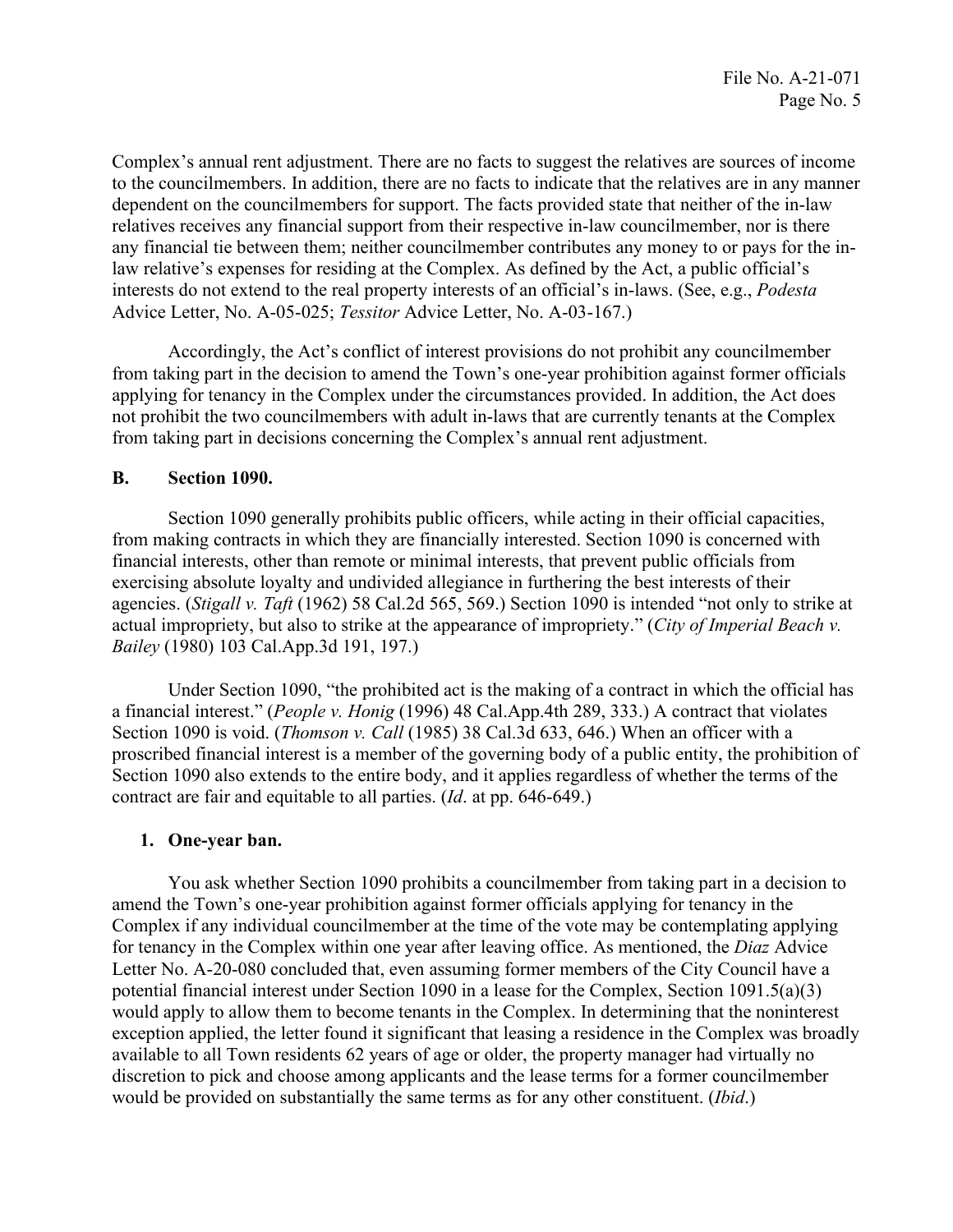"public services generally provided" also applies. This exception provides that an officer or Likewise, in the present case, the noninterest exception set forth in Section 1091.5(a)(3) for employee "shall not be deemed to be interested" in a public contract if his or her interest in that contract is "[t]hat of a recipient of public services generally provided by the public body or board of which he or she is a member, on the same terms and conditions as if he or she were not a member of the body or board." Assuming the one-year ban were eliminated, leasing a residence in the Complex would still be broadly available to all Town residents 62 years of age or older, the current lottery policy would continue to provide the property manager with virtually no discretion to pick and choose among applicants and the lease terms for a former councilmember would be provided on substantially the same terms as for any other constituent. Thus, the noninterest exception under Section 1091.5(a)(3) applies to allow the councilmembers to take part in a decision to amend the Town's one-year prohibition against former officials applying for tenancy in the Complex even where one of the councilmembers may be contemplating applying within one year of leaving office.

#### **2. Annual rent adjustment.**

himself or herself by work,' a circumstance also not present here." (Footnotes omitted.) Regarding the in-law relatives of two councilmembers who are tenants at the Complex, in 92 Ops.Cal.Atty.Gen. 19 (2009), the Attorney General analyzed whether a redevelopment agency board member had a conflict of interest if the agency entered into a loan agreement with the board member's adult son who resided with the board member but was not her dependent. In the portion of the opinion analyzing Section 1090, it was noted that, under Section 1091(b)(4), an official has a "remote interest" in the earnings of his or her minor child, but the Section 1090 statutory scheme makes no reference to interests in an adult child. Further, the opinion stated that there was no evidence the board member would profit from the loan transaction. Consequently, the opinion concluded that the board member had no financial interest in the contract and thus had no conflict of interest under Section 1090, stating: "[a] parent is not legally compelled to support an adult child absent special circumstances not present here, such as the child's incapacity. Conversely, an adult child has no legal duty to support a parent, unless the parent is 'in need and unable to support

 the in-law relative's expenses for residing at the Complex. Consequently, we conclude that these councilmembers have no financial interests in the contracts of the in-law relative tenants for annual rent adjustment at the Complex.<sup>[4](#page-5-0)</sup> We agree with this opinion and think its rationale applies here. Under the facts considered in the Attorney General opinion, the official's son was an adult, not a dependent of the official and, even though he lived with the official, had no apparent financial relationship with the official. Here, the relationship at issue is even more remote – the facts state that the councilmembers' in-law relatives do not receive any financial support from their respective in-law councilmembers, nor is there any financial tie between them; neither councilmember contributes any money to or pays for purposes of Section 1090 and are thus not prohibited from taking part in a decision concerning the

<span id="page-5-0"></span><sup>4</sup> This conclusion is consistent with *Lexin v. Superior Court* (2010) 47 Cal.4th 1050, 1090-91, which applied the "in pari materia" canon of statutory construction in determining that Section 1090 should be harmonized with the Act when possible. As explained by the court, "it is well established that Section 1090 and the Act are "in pari materia." (*Ibid*.) "Statutes 'in pari materi' should be construed together so that all parts of the statutory scheme are given effect." (*Ibid*., citing *People v. Lamas* (2007) 42 Cal.4th 516, 525.)